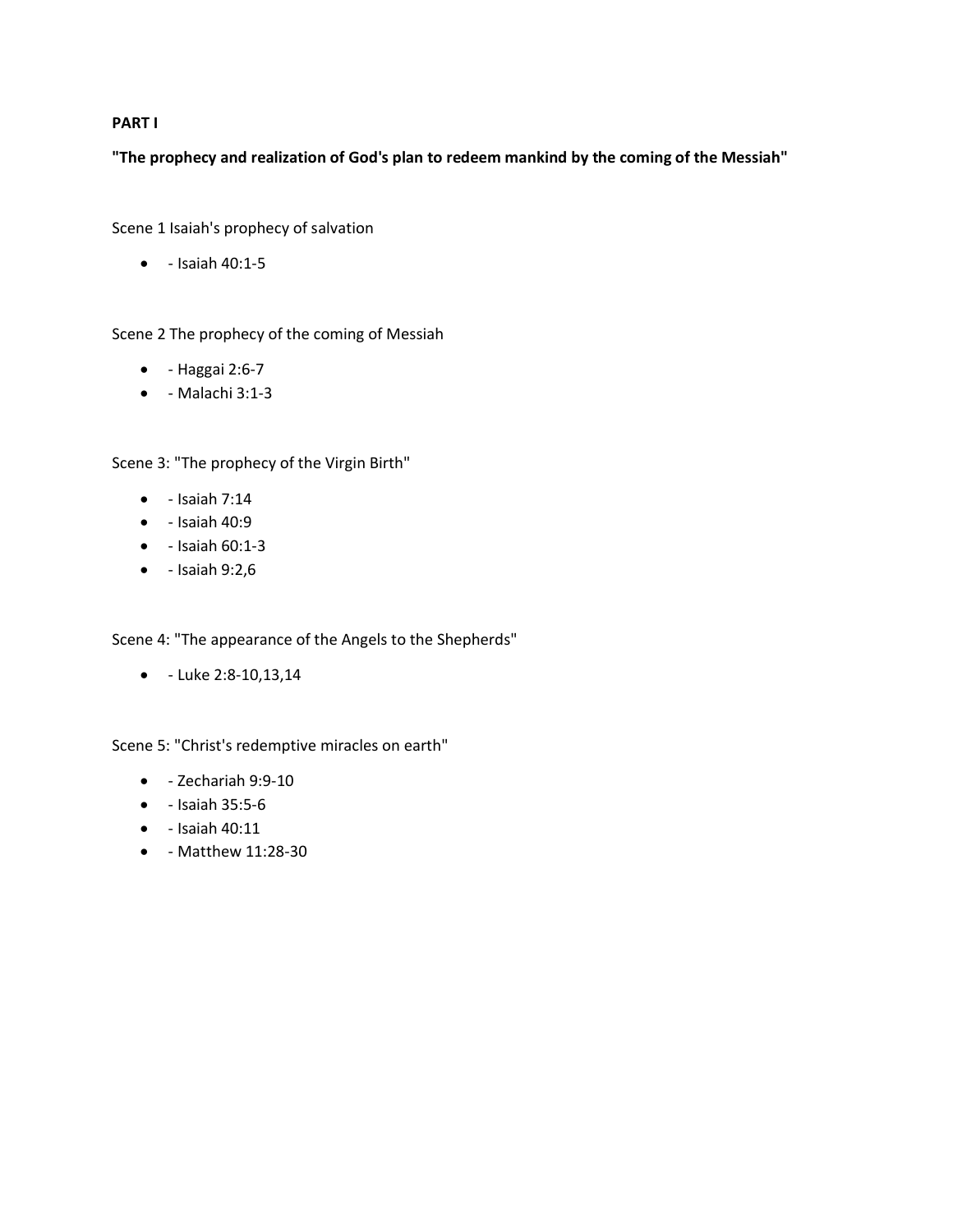## **PART II**

**"The accomplishment of redemption by the sacrifice of Christ, mankind's rejection of God's offer, and mankind's utter defeat when trying to oppose the power of the Almighty"**

Scene 1: "The redemptive sacrifice, the scourging and the agony on the cross"

- $\bullet$  John 1:29
- - Isaiah 53:3-6
- $\bullet$  Isaiah 50:6
- - Psalm 22:7-8
- - Psalm 69:20
- - Lamentations 1:12

Scene 2: "His sacrificial death, His passage through Hell and Resurrection"

- $\bullet$  Isaiah 53:8
- - Psalms 16:10

Scene 3: "His ascension"

• - Psalms 24:7-10

Scene 4: "God discloses his identity in Heaven"

 $\bullet$  - Hebrews 1:5-6

Scene 5: "Whitsun, the gift of tongues, the beginning of evangelism"

- - Psalms 68:18
- - Psalms 68:11
- $\bullet$  Isaiah 52:7
- - Romans 10:15,18
- $\bullet$  Psalms 19:4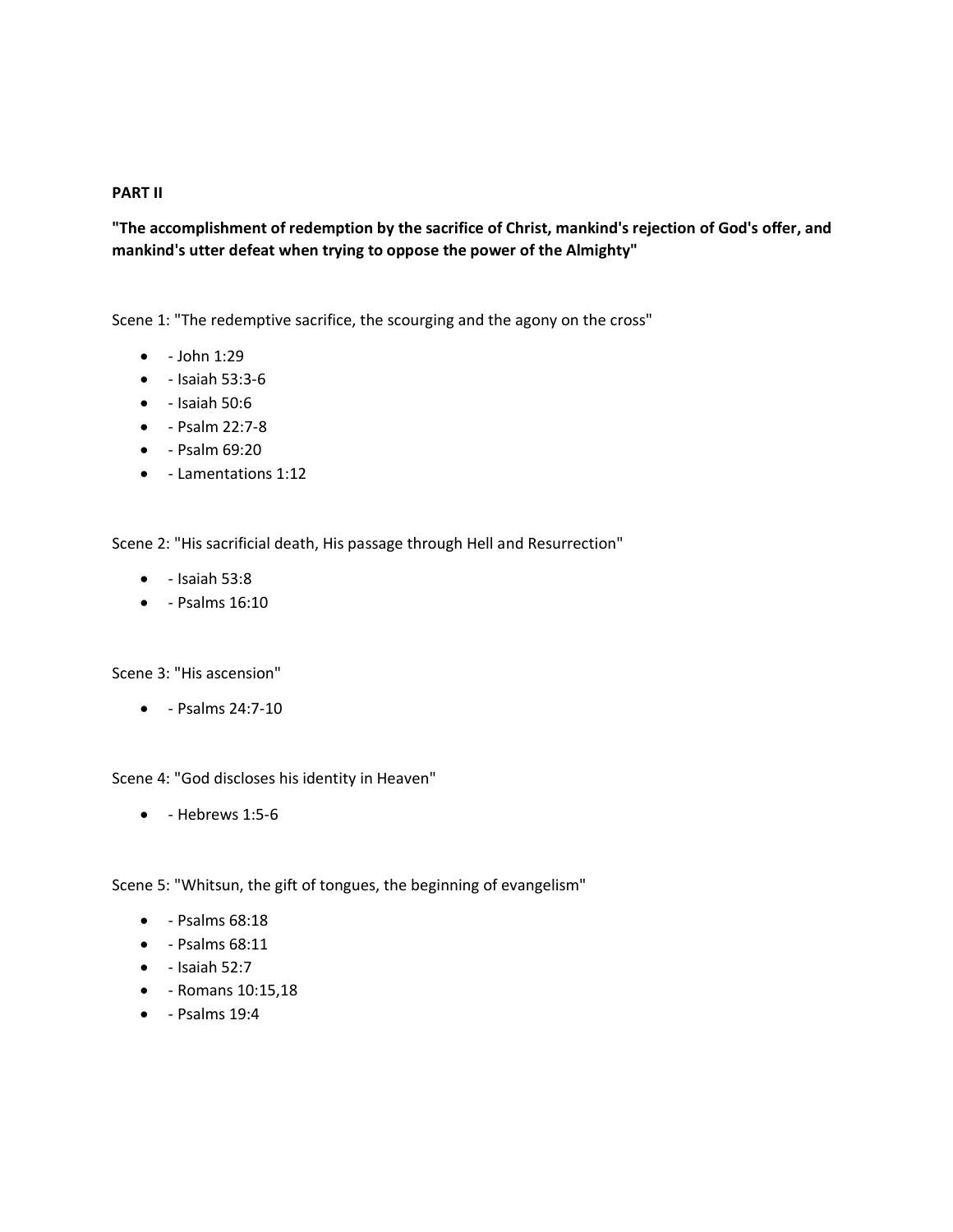Scene 6: "The world and its rulers reject the Gospel"

• - Psalms 2:1-4

Scene 7: "God's triumph"

- - Psalms 2:9
- - Revelation 19:6,16
- - Revelation 11:15